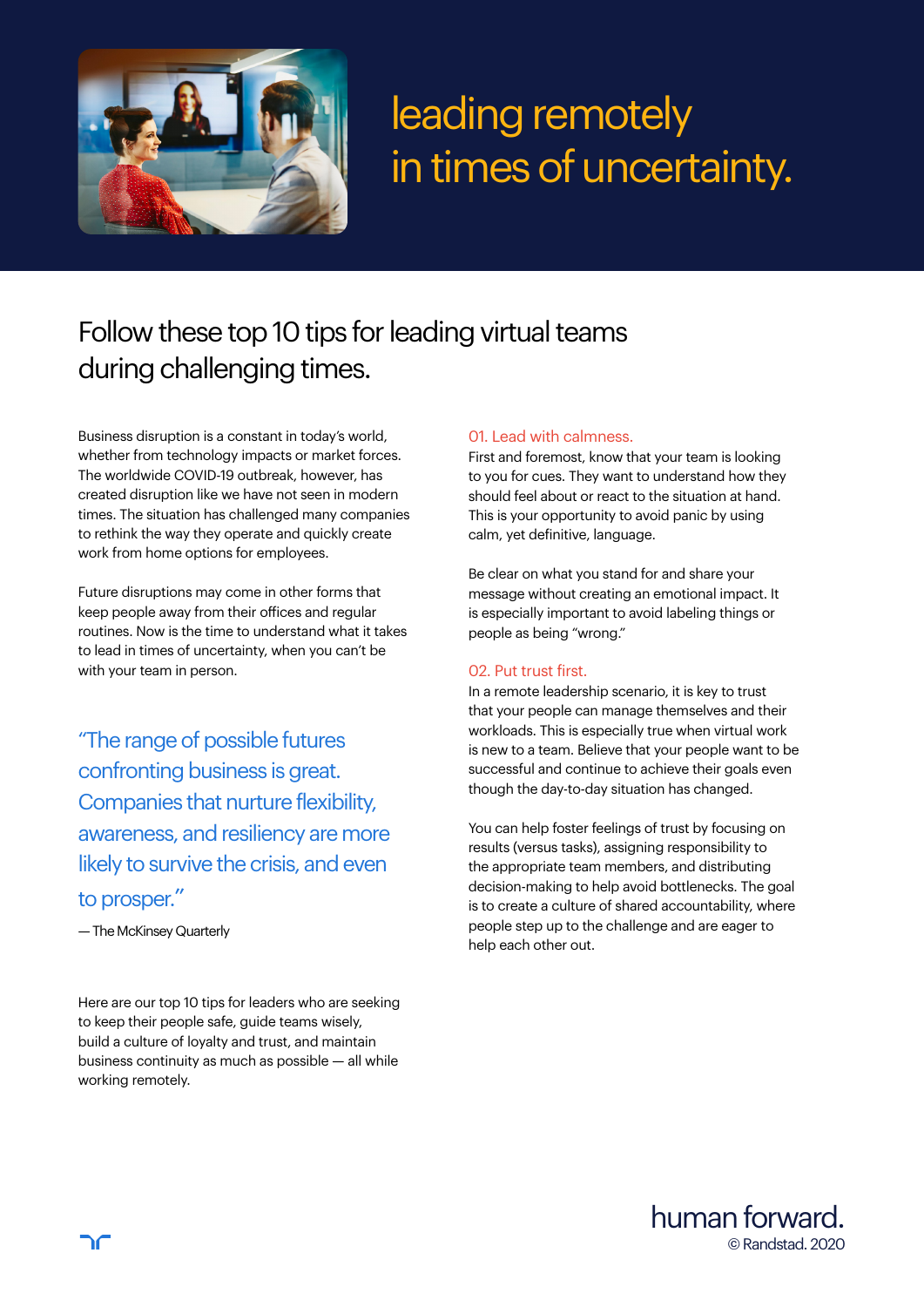### 03. Practice 'radical transparency.'

Transparency is vital to being a successful leader. Whether you are virtual or in person, the same principles apply. Start by clearly articulating why decisions – such as the decision to work remotely – are being made. Get ahead of the difficult questions by communicating an accurate view of the reality that your people and the business are facing.

That means sharing whatever knowledge you have, while also admitting that you might not have all the answers. Be honest about tough news and, again, avoid placing blame. Most of all, be transparent with news about business results, impact and team performance.

"Radical transparency" is creating a culture that is direct and honest in communication and sharing of company strategies so that all people are trusting and loyal to the continuous evolution of the organization. For leaders, radical transparency is a way to build trust with their employees.

— Gene Hammett

#### 04. Strategically over-communicate.

Communicate, communicate and then communicate again. There's no other way to say it. Effective communication is essential when people are working virtually, especially in times of business disruption and distraction. You can create virtual community platforms – either on your company intranet or via a third-party app – and share messages that can be easily accessed by all.

Deploy video chat (encourage everyone to turn their cameras on) and web share options that encourage two-way participation and appeal to people who learn visually. And be sure to increase your one-on-one meetings to ensure alignment and support while your teams are apart.

### 05. Stick to the facts.

In times of uncertainty, facts rise to the top. It's important during times of uncertainty that you're making decisions based on fact, not perception. Use credible sources to keep informed and educate your team as concerns arise. Considering that there is still so much unknown, the human brain will naturally want to fill in the missing pieces with assumptions.

Anxiety can be quelled with evidence and data. That's why leaders must be informed by credible sources and engage in fact-based decision-making. If panic begins to ensue, step back for a moment and ask yourself (or your team), "What do we know for sure? And how do we know that?"

# 06. Practice your leadership agility.

Different leadership styles come into play at different times every day in normal business operations. When leading remotely, these same styles can play an important role in building confidence among teams.

Leadership styles include:

- affiliative: makes people feel heard and increase feelings of belonging in times of uncertainty
- pace-setting: ensures that there is structure and progress towards common goals
- directive: leads through uncertainty by being clear on what you know
- coaching: helps people create meaningful goals that will drive motivation when working remotely
- visionary: supports engagement and team building; makes people feel like a cohesive team working towards a common goal

#### 07. Create 'safe spaces.'

Safe spaces are built on trust and understanding. Give your people the psychological safety to express their feelings, either during meetings or one-on-one conversations. Practice active listening and be curious about what people are saying. Acknowledge the range of emotions that may arise without the need to judge or fix anyone's feelings.

You also want to avoid a "business as usual" tone when uncertainty reigns. It can be distracting and unproductive if your team believes that you have unspoken fears. Instead find ways to increase sharing through virtual coffee dates or working lunches.